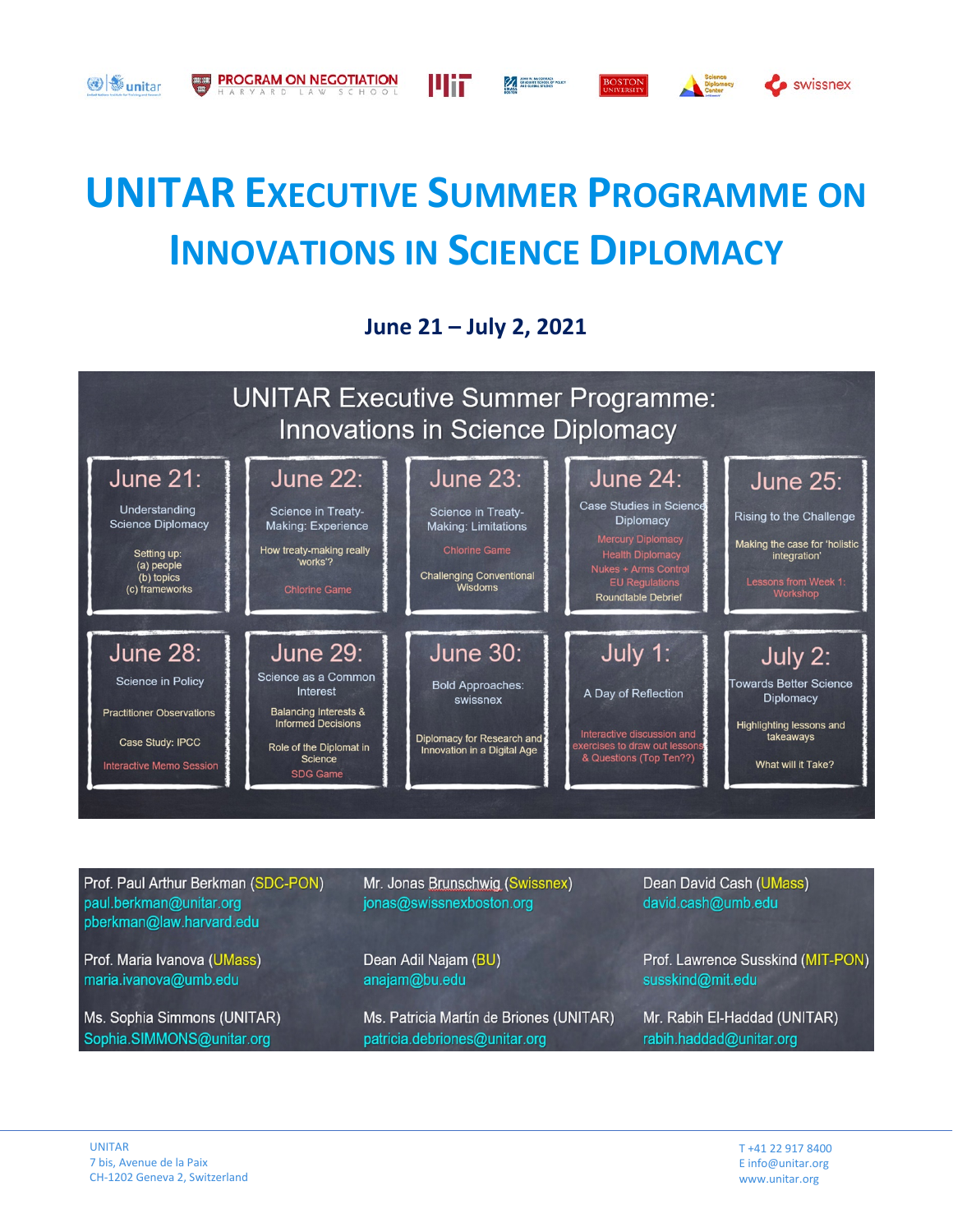**3** sunitar









## **Monday – June 21, 2021**

### **DAY 1: Understanding Science Diplomacy**

| 08:00-08:10 EDT | Introductions from the United Nations Institute for Training and Research |
|-----------------|---------------------------------------------------------------------------|
|                 | • Ms. Patricia Martin de Briones (UNITAR)                                 |
|                 | Mr. Rabih El- Haddad (UNITAR)<br>$\bullet$                                |
| 08:10-09:00 EDT | <b>Introduction to Science Diplomacy Programme and Participants</b>       |
|                 | • Prof. Paul Arthur Berkman (SDC-PON)                                     |
| 09:00-09:30 EDT | <b>Challenging Conventional Wisdoms about Science Diplomacy</b>           |
|                 | • Prof. Larry Susskind (MIT-PON)                                          |
| 09:30-09:45 EDT | <b>BREAK</b>                                                              |
| 09:45-10:15 EDT | <b>Diplomacy for Science: A Short History</b>                             |
|                 | • Dean Adil Najam and Prof. Erik Goldstein (BU)                           |
| 10:15-10:45 EDT | <b>Swissnex: Breaking the Mold</b>                                        |
|                 | • Mr. Jonas Brunschwig (Swissnex)                                         |
| 10:45-11:15 EDT | <b>Science to Address Change</b>                                          |
|                 | • Prof. Maria Ivanova (UMass)                                             |
| 11:15-11:30 EDT | <b>BREAK</b>                                                              |
| 11:30-12:30 EDT | <b>North-South Challenges in Science Diplomacy</b>                        |
|                 | • Honored Address: Prof. Zakri Abdul Hamid (Malaysia)                     |
|                 | • Honored Adddress: Amb. Judi Wakhungu (Kenya)                            |
|                 | • Dean Adil Najam (moderator - Pakistan)                                  |
| 12:30-12:45 EDT | Wrap Up                                                                   |
|                 |                                                                           |

## **Tuesday – June 22, 2021**

**DAY 2: Science in International Treaty-Making: Experience**

**How do countries implement their obligations under multilateral environmental treaties? Why and what can be done about it?**

| $08:00 - 08:15$ EDT | <b>Debrief from Day 1</b>                                                                                              |
|---------------------|------------------------------------------------------------------------------------------------------------------------|
| $08:15 - 09:45$ EDT | <b>International Treaty-Making System in a Nutshell</b>                                                                |
|                     | • Prof. Larry Susskind (MIT-PON)                                                                                       |
| $09:45 - 10:00$ EDT | <b>BREAK</b>                                                                                                           |
| $10:00 - 10:30$ EDT | Multilateral Environmental Agreements: Tackling Pollution and Conservation                                             |
|                     | • Prof. Maria Ivanova and Prof. Natalia Escobar-Pemberthy (UMass)                                                      |
| $10:30 - 11:00$ EDT | A Negotiator's View: Ethiopia in Climate and Chemicals                                                                 |
|                     | • Mr. Wondwossen Sintayehu, Ethiopian negotiator on climate change and<br>mercury (University of Massachusetts Boston) |
| $11:00 - 11:15$ EDT | <b>BREAK</b>                                                                                                           |
| $11:15 - 12:15$ EDT | <b>Measuring Implementation: National Report Cards</b>                                                                 |
|                     | • Prof. Maria Ivanova and Prof. Natalia Escobar-Pemberthy (UMass)                                                      |
| 12:15-12:30 EDT     | <b>Assignment Overview: Chlorine Game</b>                                                                              |
|                     | • Prof. Larry Susskind (MIT-PON)                                                                                       |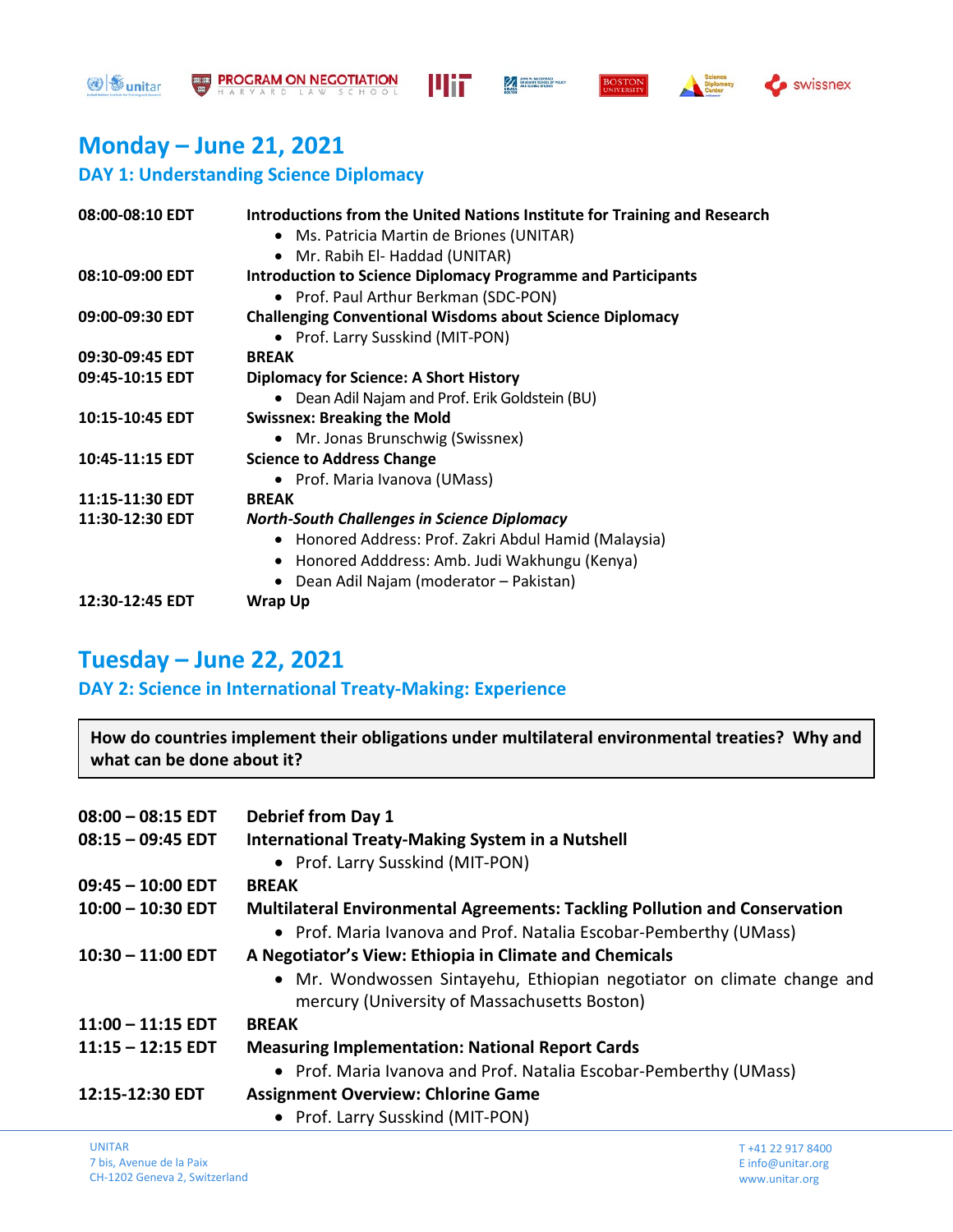





swissnex

## **Wednesday – June 23, 2021**

### **DAY 3: Science in International Treaty-Making: Limitations**

**What are some of the new ways of involving scientists, industry leaders and public officials in the process of science-intensive global policy-making?**

| 08:00-08:15 EDT | <b>Debrief from Day 2</b>                                    |
|-----------------|--------------------------------------------------------------|
| 08:15-08:30 EDT | <b>Introduction to Chlorine Game</b>                         |
|                 | • Prof. Larry Susskind (MIT-PON)                             |
| 08:30-08:50 EDT | <b>Chlorine Game: Role Pairings</b>                          |
|                 | • Prof. Larry Susskind (MIT-PON)                             |
| 08:50-09:15 EDT | <b>Chlorine Game: Plenary Introduction (Chair)</b>           |
| 09:15-10:00 EDT | <b>Chlorine Game: Brainstorming</b>                          |
| 10:00-11:15 EDT | <b>Chlorine Game: Negotiate Skeletal Treaty Draft</b>        |
| 11:15-11:30 EDT | <b>BREAK</b>                                                 |
| 11:30-12:15 EDT | <b>Chlorine Game: Debriefing</b>                             |
|                 | • Prof. Larry Susskind (MIT-PON)                             |
| 12:15-12:45 EDT | Re-Imagining Our Assumptions about Science and Diplomacy - I |
|                 | • Prof. Larry Susskind (MIT-PON)                             |
| 12:45-13:00 EDT | <b>Wrap Up (Assign Reflection)</b>                           |
|                 |                                                              |

## **Thursday – June 24, 2021**

### **DAY 4: Case Studies in Science Diplomacy – I**

**What can we learn from seasoned practitioners and past experience in science diplomacy in a variety of fields and at a variety of levels that can guide us on towards new innovations in science diplomacy?** 

| 08:00-08:15 EDT | <b>Debrief from Day 3 and Introduction</b>   |
|-----------------|----------------------------------------------|
|                 | • Dean Adil Najam (BU)                       |
| 08:15-09:00 EDT | <b>Mercury Diplomacy</b>                     |
|                 | • Prof. Henrik Selin (Boston University)     |
| 09:00-09:45 EDT | <b>Pandemic Diplomacy</b>                    |
|                 | • Prof. Mark C. Storella (Boston University) |
| 09:45-10:00 EDT | <b>BREAK</b>                                 |
| 10:00-10:45 EDT | <b>Food Diplomacy</b>                        |
|                 | • Prof. Vesko Garčević (Boston University)   |
| 10:45-11:30 EDT | <b>Cybersecurity Diplomacy</b>               |
|                 | • Prof. Jack Weinstein (Boston University)   |
| 11:30-11:45 EDT | <b>BREAK</b>                                 |
| 11:45-12:45 EDT | <b>Lessons Panel: Connecting the Dots</b>    |
|                 | • Workshop Contributors (Boston University)  |
|                 | Dean Adil Najam (moderator - BU)             |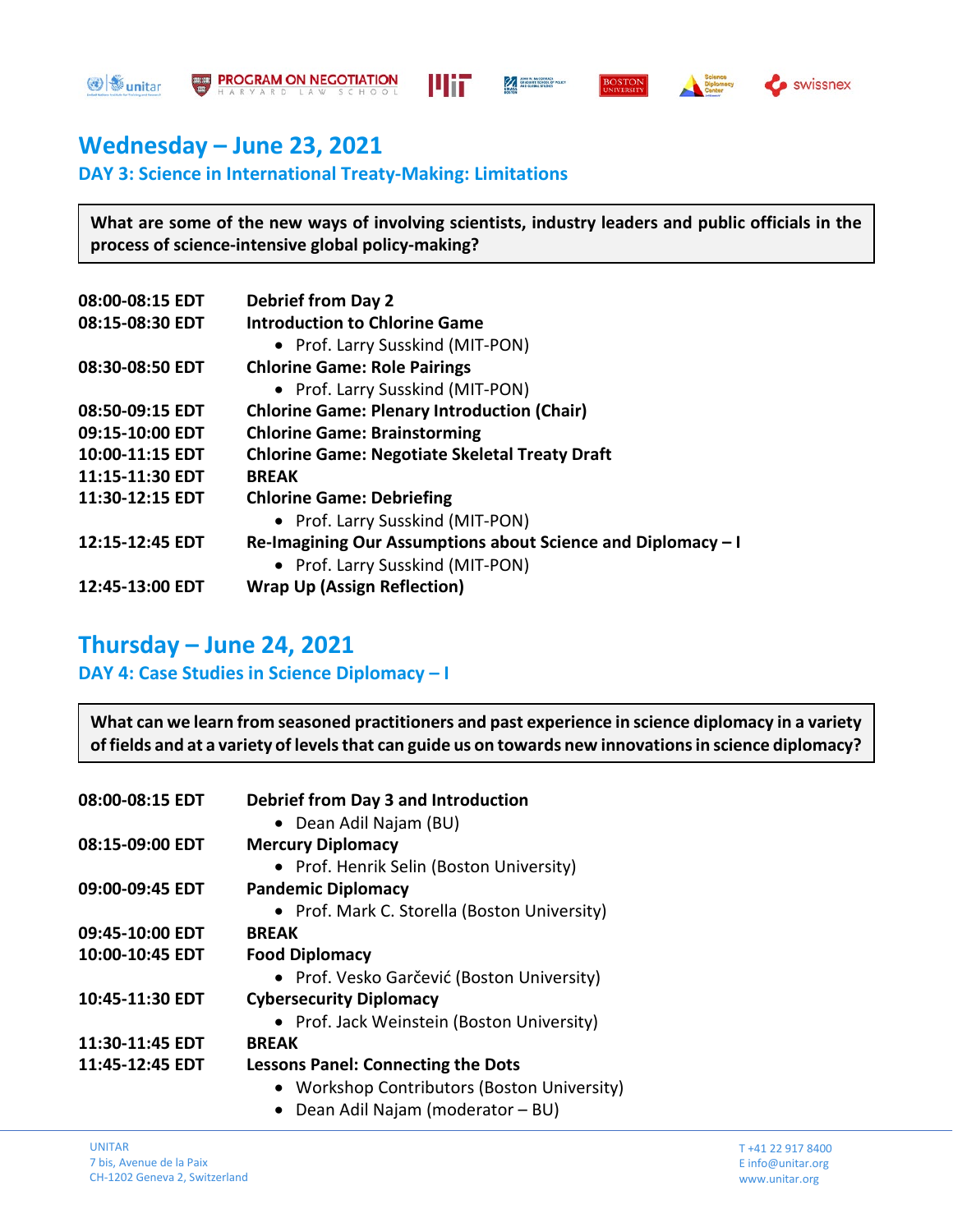**3** sunitar









# **12:45-13:00 EDT Wrap Up**

**Friday – June 25, 2021 DAY 5: Synthesis and Synergies: Rising to the Challenge**

**What are some of the ways moving that science-intensive policy-making on a multilateral scale might be improved?**

| 08:00-08:15 EDT | <b>Debrief from Day 4</b>                                            |
|-----------------|----------------------------------------------------------------------|
| 08:15-08:45 EDT | <b>Holistic Integration and Transdisciplinary Research</b>           |
|                 | • Prof. Paul Arthur Berkman (SDC-PON)                                |
| 08:45-09:30 EDT | Fireside Chat: Learning from Failure and Success: Copenhagen & Paris |
|                 | • Dean Adil Najam (BU) and Prof. Paul Arthur Berkman (SDC-PON)       |
| 09:30-09:45 EDT | <b>BREAK</b>                                                         |
| 09:45-10:30 EDT | Re-Imagining Our Assumptions about Science and Diplomacy – II        |
|                 | • Prof. Larry Susskind (MIT-PON)                                     |
| 10:30-11:15 EDT | Re-Imagining Our Assumptions about Science and Diplomacy – III       |
|                 | • Prof. Larry Susskind (MIT-PON)                                     |
| 11:15-11:30 EDT | <b>BREAK</b>                                                         |
| 11:30-12:00 EDT | Week 1 Synthesis and Wrap Up                                         |

## **Monday – June 28, 2021**

**DAY 6: Science in Policy**

**How can the science-policy interface be structured so that science can be seen as salient, credible and legitimate in the eyes of busy decision makers?**

| $08:00 - 08:15$ EDT | <b>Debrief from Day 5</b>                                                       |
|---------------------|---------------------------------------------------------------------------------|
| $08:15 - 09:00$ EDT | <b>Negotiating Science-Heavy Topics: The Negotiator Experience</b>              |
|                     | • Dr. Rebecca Gaudiosi (University of Massachusetts Boston)                     |
| $09:00 - 09:30$ EDT | Introduction to Salience, Credibility and Legitimacy and Memo Excercise         |
|                     | • Dr. David Cash, Prof. Maria Ivanova, and Dr. Rebecca Gaudiosi (UMass)         |
| $09:30 - 09:45$ EDT | <b>BREAK</b>                                                                    |
| $09:45 - 10:45$ EDT | Breakout Group Activity: Salience, Credibility and Legitimacy Memo Drafting re: |
|                     | Chlorine Game(cont'd.)                                                          |
|                     | • Dr. David Cash, Prof. Maria Ivanova, and Dr. Rebecca Gaudiosi (UMass)         |
| $10:45 - 11:00$ EDT | <b>BREAK</b>                                                                    |
| $11:00 - 12:30$ EDT | <b>Plenary Presentations and Discussion of the Memos and Connection to Real</b> |
|                     | <b>Experiences of Salience, Credibility and Legitinacy</b>                      |
|                     | • Dr. David Cash, Prof. Maria Ivanova and Dr. Rebecca Gaudiosi (UMass)          |
| 12:30 - 12:45 EDT   | <b>Wrap Up</b>                                                                  |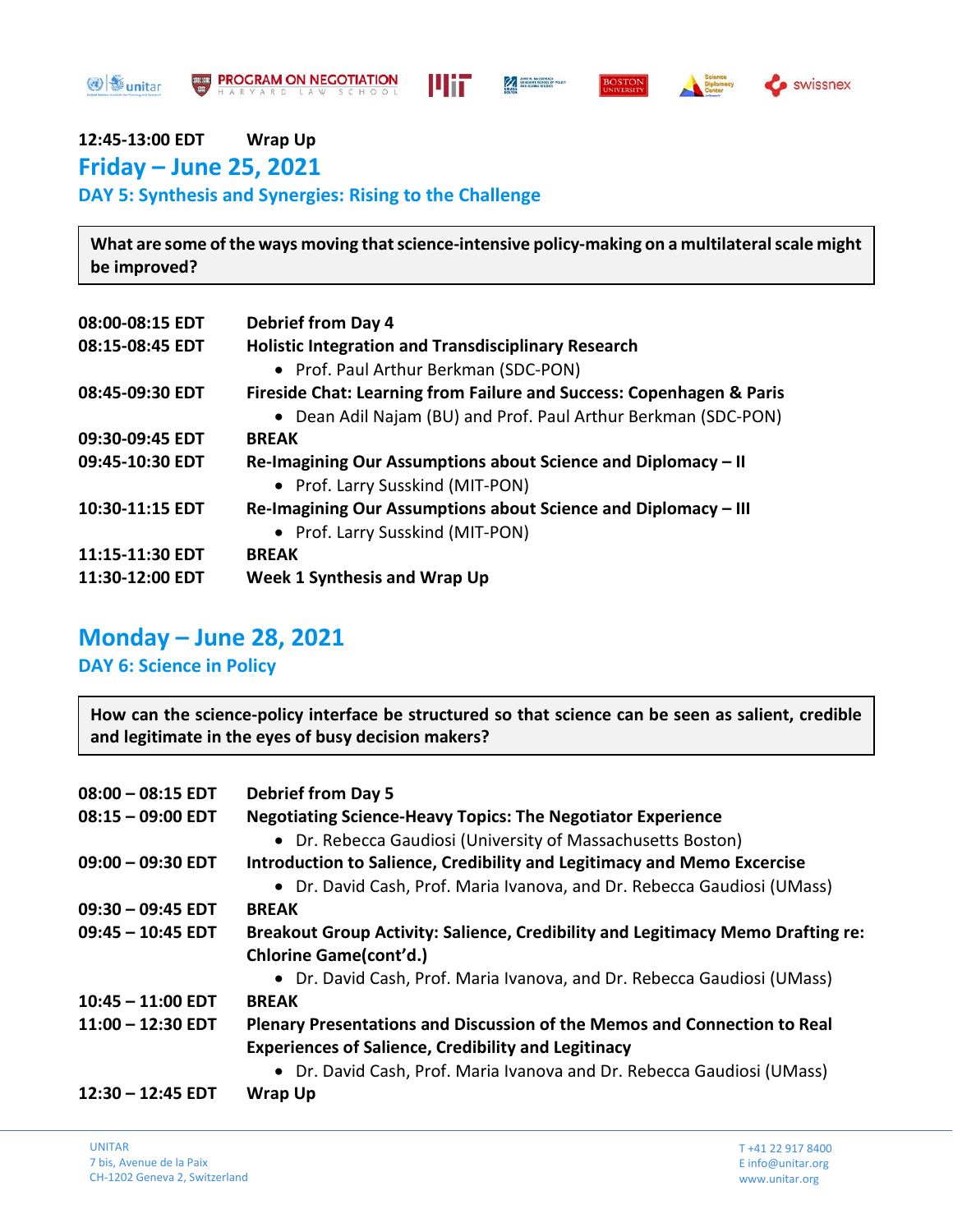**3** sunitar









# **Tuesday – June 29, 2021**

**DAY 7: Science as a Common Interest**

**How can common-interest building be applied to promote cooperation as well as prevent conflict among allies and adversaries alike?**

| <b>Debrief from Day 6</b>                                                     |
|-------------------------------------------------------------------------------|
| Roles of the Scientist with Diplomacy: A Personal Journey                     |
| • Prof. Paul Arthur Berkman (SDC-PON)                                         |
| Roles of the Diplomat with Science: Contributing When not Invited in the Room |
| • Mr. Jonas Brunschwig (Swissnex)                                             |
| <b>BREAK</b>                                                                  |
| <b>Becoming a Science Diplomat in Your City</b>                               |
| • Mapping of Science and Technology Diplomatic Networks                       |
| Boston Innovation Ecosystem: Ms. Konstantina Gota (Greece)<br>$\circ$         |
| Lisbon Innovation Ecosystem: Dr. Marta Abrantes (Portugal)                    |
| • Prof. Arthur Berkman (moderator - (SDC-PON)                                 |
| <b>Balancing Interests Across Jurisdictions with Informed Decisions</b>       |
| • Prof. Paul Arthur Berkman (SDC-PON)                                         |
| <b>BREAK</b>                                                                  |
| <b>Common-Interest Building: Training Game</b>                                |
| • Prof. Paul Arthur Berkman (SDC-PON)                                         |
| <b>Wrap Up</b>                                                                |
|                                                                               |

## **Wednesday – June 30, 2021**

**DAY 8: Bold Approaches in Diplomacy**

**What are some new and different approaches in science and technology diplomacy and how can they be deployed to achieve various objectives?**

| $08:00 - 08:15$ EDT | <b>Debrief from Day 7</b>                                                                                                                                 |
|---------------------|-----------------------------------------------------------------------------------------------------------------------------------------------------------|
| $08:15 - 08:45$ EDT | Drones Case Study – Swissnex Perspective: Aerial Futures: The Drone Frontier<br>• Mr. Jonas Brunschwig (Swissnex)                                         |
| $08:45 - 09:30$ EDT | Drones Case Study - Stakeholder Perspective: Federal Office of Civil Aviation<br>• Mr. Lorenzo Murzilli (formerly Swiss Federal Office of Civil Aviation) |
| $09:30 - 09:45$ EDT | <b>BREAK</b>                                                                                                                                              |
| $09:45 - 11:00$ EDT | <b>Confessions of a Diplomat in Science</b>                                                                                                               |
|                     | • Amb. Paul Hare (Boston University)                                                                                                                      |
|                     | • Amb. Alexandre Fasel (Switzerland)                                                                                                                      |
| $11:00 - 11:15$ EDT | <b>BREAK</b>                                                                                                                                              |
| $11:15 - 12:30$ EDT | Drones Activity - Zanzibar Mapping Initiative                                                                                                             |
|                     | • Ms. Khadija Abdulla Ali (Zanzibari Drone Pilot)                                                                                                         |
|                     | • Mr. Mohammed Zahran (Zanzibar Commission of Lands)                                                                                                      |
|                     | • Mr. Jonas Brunschwig (Swissnex)                                                                                                                         |
| 12:30-12:45 EDT     | <b>Wrap Up</b>                                                                                                                                            |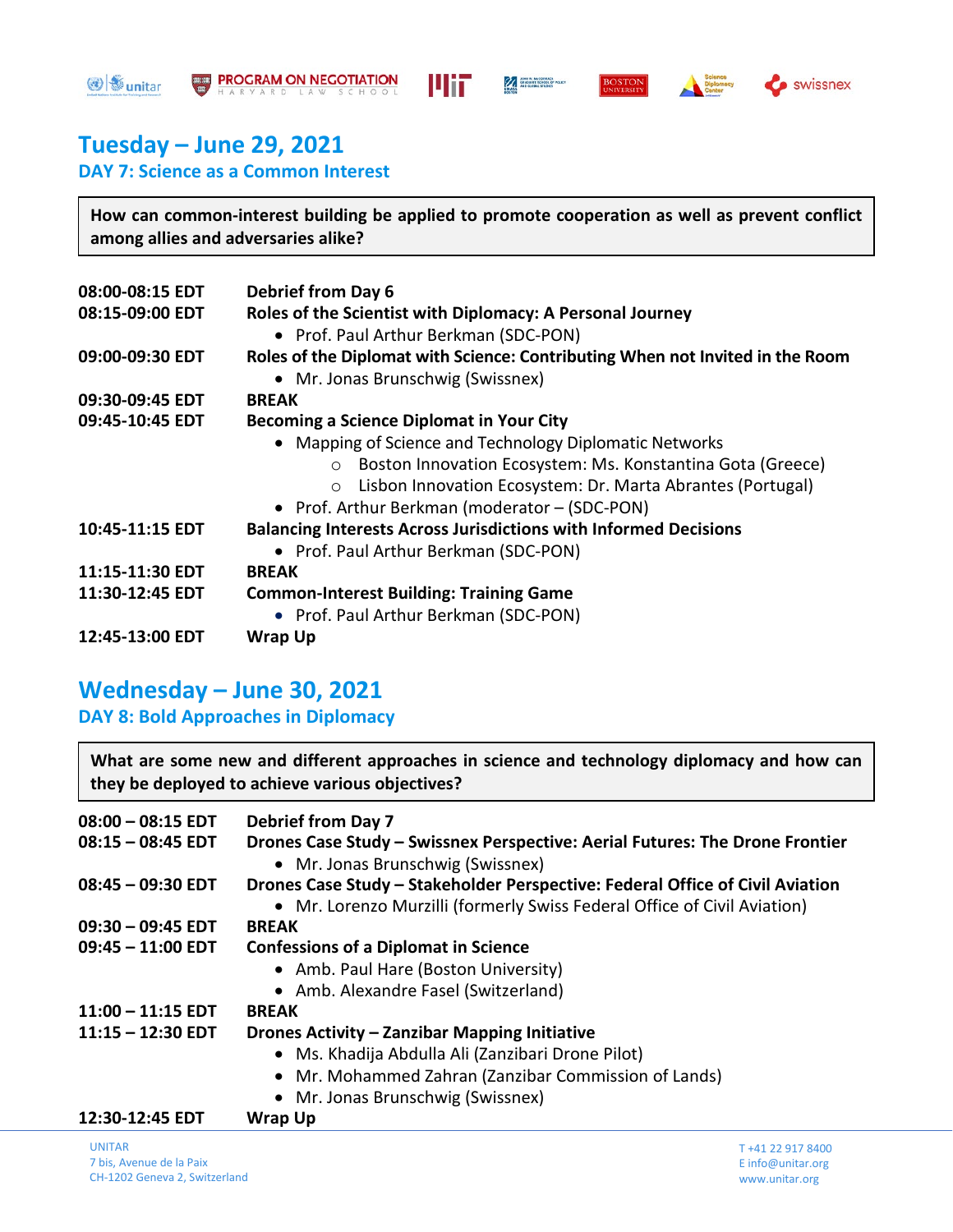**<sup>③</sup> vnitar** 









# **Thursday – July 1, 2021**

**DAY 9: Case Studies in Science Diplomacy – II**

**How does science contribute to informed decisionmaking short-to-long term** *"for the benefit of all on Earth across generations"***?** 

| 08:00-08:15 EDT | <b>Debrief from Day 8</b>                                                        |
|-----------------|----------------------------------------------------------------------------------|
| 08:15-09:30 EDT | Panel - International Science and Technology (S&T) Advice                        |
|                 | • Participants from: International Science Council (ISC); Foreign Ministries S&T |
|                 | Advice Network (FMSTAN); International Network for Government Science Advice     |
|                 | (INGSA); and Science Policy in Diplomacy and External Relations Network (SPIDER) |
|                 | $\circ$ Dr. Vaughan Turekian (FMSTAN and INGSA – United States)                  |
|                 | ○ Dr. Heide Hackmann (ISC - France)                                              |
|                 | o Mr. Niccolò Iorno (FMSTAN - Switzerland)                                       |
|                 | o Dr. Ana Elorza Moreno (FMSTAN, INGSA and SPIDER - Spain)                       |
|                 | o Dr. Jan Marco Müller (INGSA - European Union)                                  |
|                 | • Prof. Paul Arthur Berkman (moderator - SDC-PON)                                |
| 09:30-09:45 EDT | <b>BREAK</b>                                                                     |
| 09:45-11:15 EDT | Panel - CERN Model of Peaceful Worldwide Research Collaboration to Address       |
|                 | <b>Global Challenges</b>                                                         |
|                 | • Participants from the European Council for Nuclear Research (CERN),            |
|                 | European Southern Observatory (ESO), International Particle Physics              |
|                 | Outreach Group (IPPOG), South-East European International Institute for          |
|                 | Sustainable Technologies (SEEIIST) and Synchrotron-light for Experimental        |
|                 | Science and Applications in the Middle East (SESAME)                             |
|                 | Dr. Archana Sharma (CERN - Switzerland)<br>$\circ$                               |
|                 | Prof. Sir Chris Llewellyn Smith (CERN and SESAME - United Kingdom)<br>$\circ$    |
|                 | Dr. Sanja Damjanovic (SEEIIST - Montenegro)<br>$\circ$                           |
|                 | Prof. Xavier Barcons (ESO - Spain)<br>$\circ$                                    |
|                 | Dr. Barbora Bruant Gulejova (moderator - IPPOG-CERN - Switzerland)<br>$\circ$    |
|                 | • Prof. Paul Arthur Berkman (panel introduction - SDC-PON)                       |
| 11:15-11:30 EDT | <b>BREAK</b>                                                                     |
| 11:30-12:30 EDT | Panel - S&T Diplomatic Circle (S&TDC) of Boston                                  |
|                 | • Participants from among 65+ diplomatic missions in Boston                      |
|                 | Participants from among 65+ diplomatic missions in Boston<br>$\circ$             |
|                 | H.E. Lucius Lichte (S&TDC Co-Chair, Germany)<br>$\circ$                          |
|                 | H.E. Stratos Efthymiou (Consul General, Greece)<br>$\circ$                       |
|                 | H.E. Alberto Fierro Garza (Consul General, Mexico)<br>$\circ$                    |
|                 | H.E. Martijn Lammers (Strategic Director, Netherlands)<br>$\circ$                |
|                 | H.E. Benjamin Bolmann (Consul General, Switzerland)<br>$\circ$                   |
|                 | H.E. Ceylan Özen Erişen (Consul General, Turkey)<br>$\circ$                      |
|                 | Prof. Paul Arthur Berkman and Dean Adil Najam (moderator - SDC-PON/BU)           |
| 12:30-12:45 EDT | Wrap Up with Final Assignment (Personal Theory of Science Diplomacy)             |
|                 |                                                                                  |